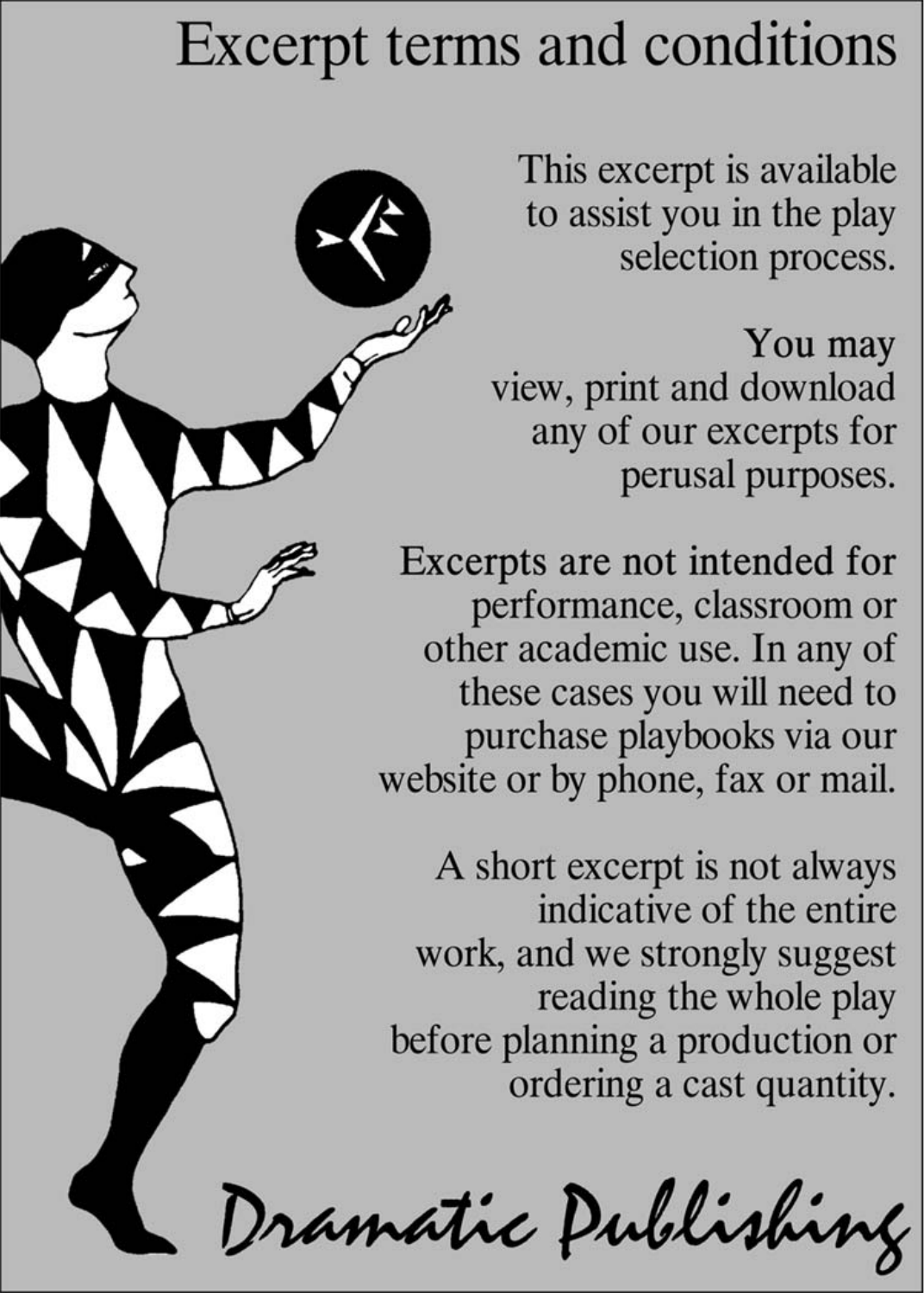# D CICE **Drama by Terry Gabbard**

© The Dramatic Publishing Company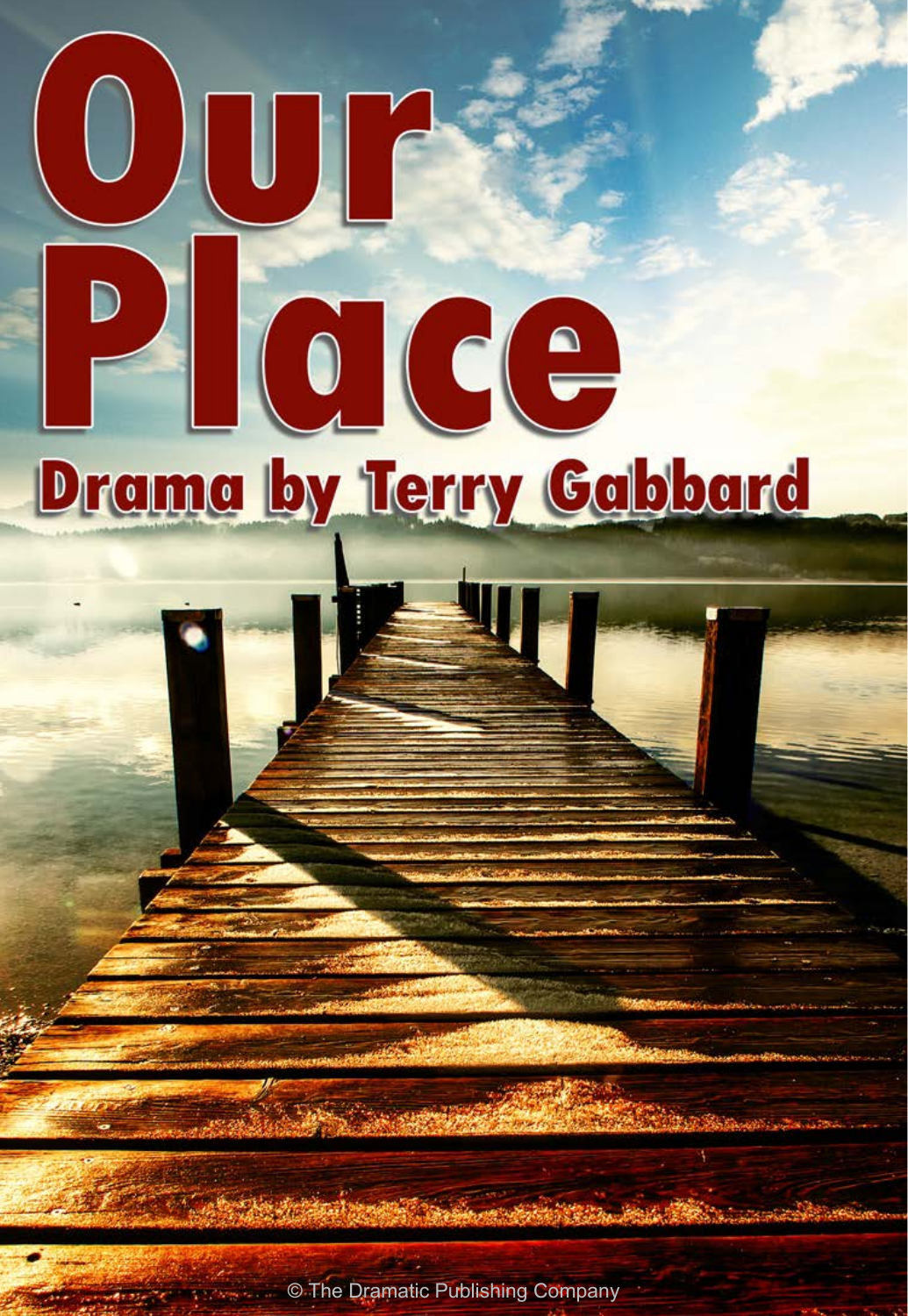*Comedy/Drama. By Terry Gabbard. Cast: 7m., 7w.* The unassuming location of a dock extending out onto a small lake serves as the backdrop for five different stories. On a cool autumn night, Jake arrives with Holly at a secluded spot. The couple feels an immediate connection to this place as if it were put there just for them. Things seem perfect until Anne and her date, Lyle, arrive. On another day, early in the morning, Beth has plans to spend the day with her dad at their favorite fishing place. She has high hopes for catching some sunshine, a few fish, and her dad's fading memories. The third story involves Al, who arrives at the dock with his family and has high expectations for their family canoe trip. The only problem is that his wife would rather stay inside, his son has a chip on his shoulder, and his daughter is really weird. In the fourth story, Cory and Liberty are having a picnic lunch out by the lake, but a realization about tuna-fish sandwiches sends a shockwave through their relationship and brings about questions of who they are and what lies ahead for them. In the fifth story, Stanley escapes the hardships of his life to blow off some steam on the dock when Sidney, his 6-year-old sister, arrives. All he wants is for her to go away, but she insists on staying with him. The entire ensemble gathers on the dock together for the final scene. In a poetic epilogue, they all discover the true meaning of *Our Place—*both comedic and tragic. *Unit set. Approximate running time: 45 minutes. Code: OA5.*

*Cover design: Jeanette Alig-Sergel.*





c Publishir Your Source for Plays and Musicals Since 1885

311 Washington Street ock, IL 60098

© The Dramatic Publishing Company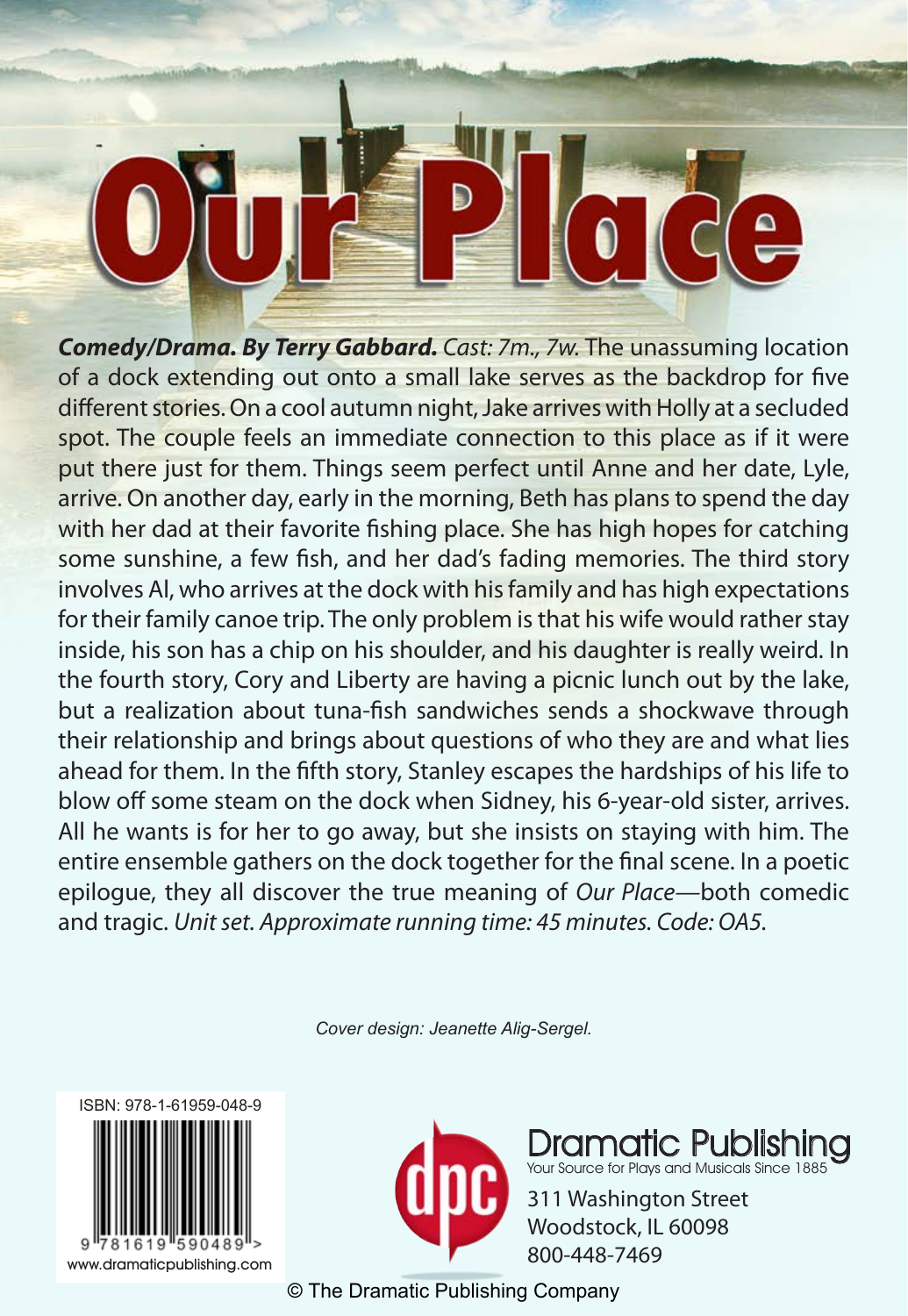By TERRY GABBARD



**Dramatic Publishing Company** Woodstock, Illinois ● Australia ● New Zealand ● South Africa

© The Dramatic Publishing Company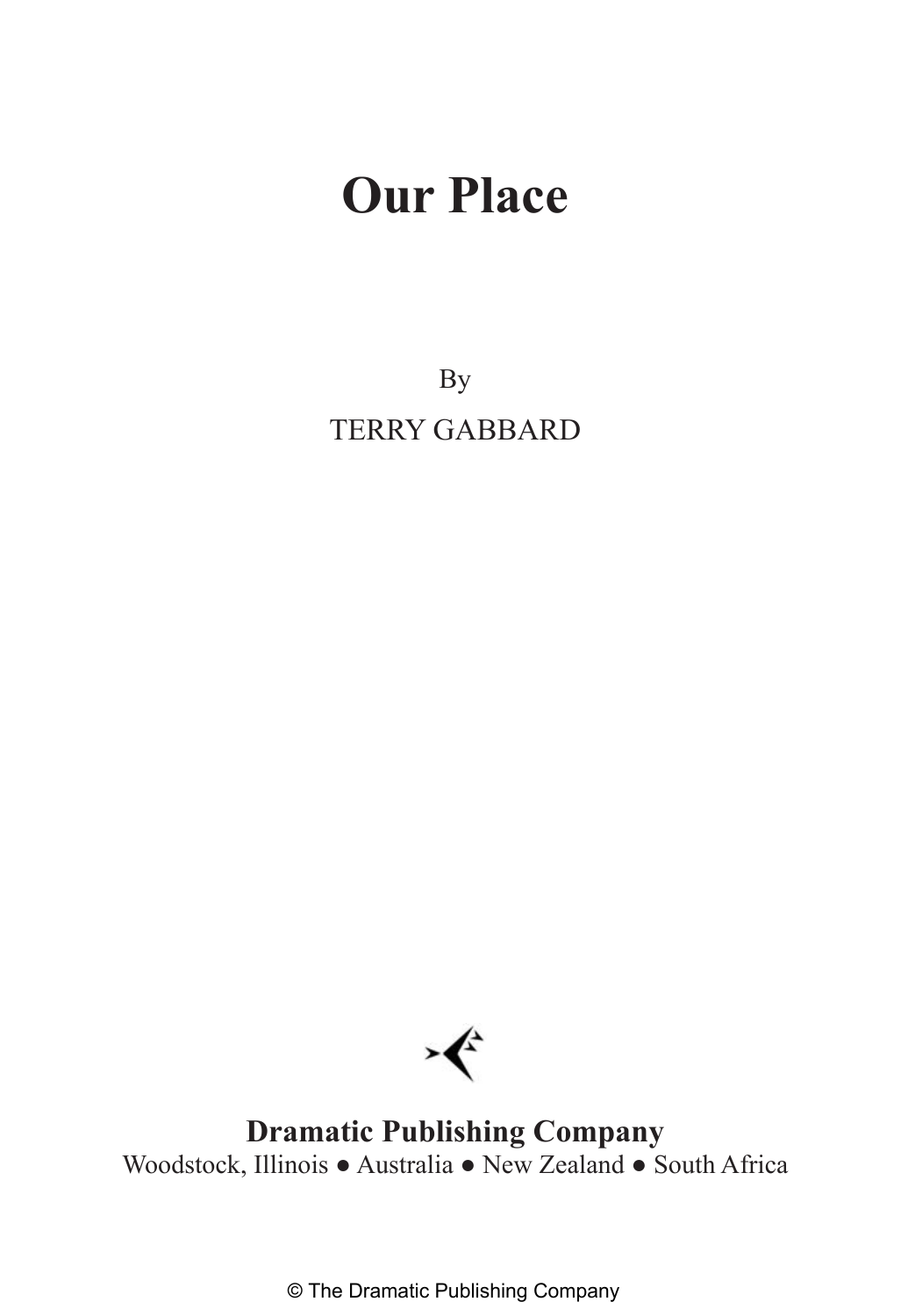#### \*\*\* NOTICE \*\*\*

The amateur and stock acting rights to this work are controlled exclusively by THE DRAMATIC PUBLISHING COMPANY, INC., without whose permission in writing no performance of it may be given. Royalty must be paid every time a play is performed whether or not it is presented for profit and whether or not admission is charged. A play is performed any time it is acted before an audience. Current royalty rates, applications and restrictions may be found at our website: www.dramaticpublishing.com, or we may be contacted by mail at: THE DRAMATIC PUBLISHING COMPANY, INC., 311 Washington St., Woodstock, IL 60098.

COPYRIGHT LAW GIVES THE AUTHOR OR THE AUTHOR'S AGENT THE EXCLUSIVE RIGHT TO MAKE COPIES. This law provides authors with a fair return for their creative efforts. Authors earn their living from the royalties they receive from book sales and from the performance of their work. Conscientious observance of copyright law is not only ethical, it encourages authors to continue their creative work. This work is fully protected by copyright. No alterations, deletions or substitutions may be made in the work without the prior written consent of the publisher. No part of this work may be reproduced or transmitted in any form or by any means, electronic or mechanical, including photocopy, recording, videotape, film, or any information storage and retrieval system, without permission in writing from the publisher. It may not be performed either by professionals or amateurs without payment of royalty. All rights, including, but not limited to, the professional, motion picture, radio, television, videotape, foreign language, tabloid, recitation, lecturing, publication and reading, are reserved.

For performance of any songs, music and recordings mentioned in this play which are in copyright, the permission of the copyright owners must be obtained or other songs and recordings in the public domain substituted.

#### ©MMXV by TERRY WAYNE GABBARD

Printed in the United States of America *All Rights Reserved* (OUR PLACE)

ISBN: 978-1-61959-048-9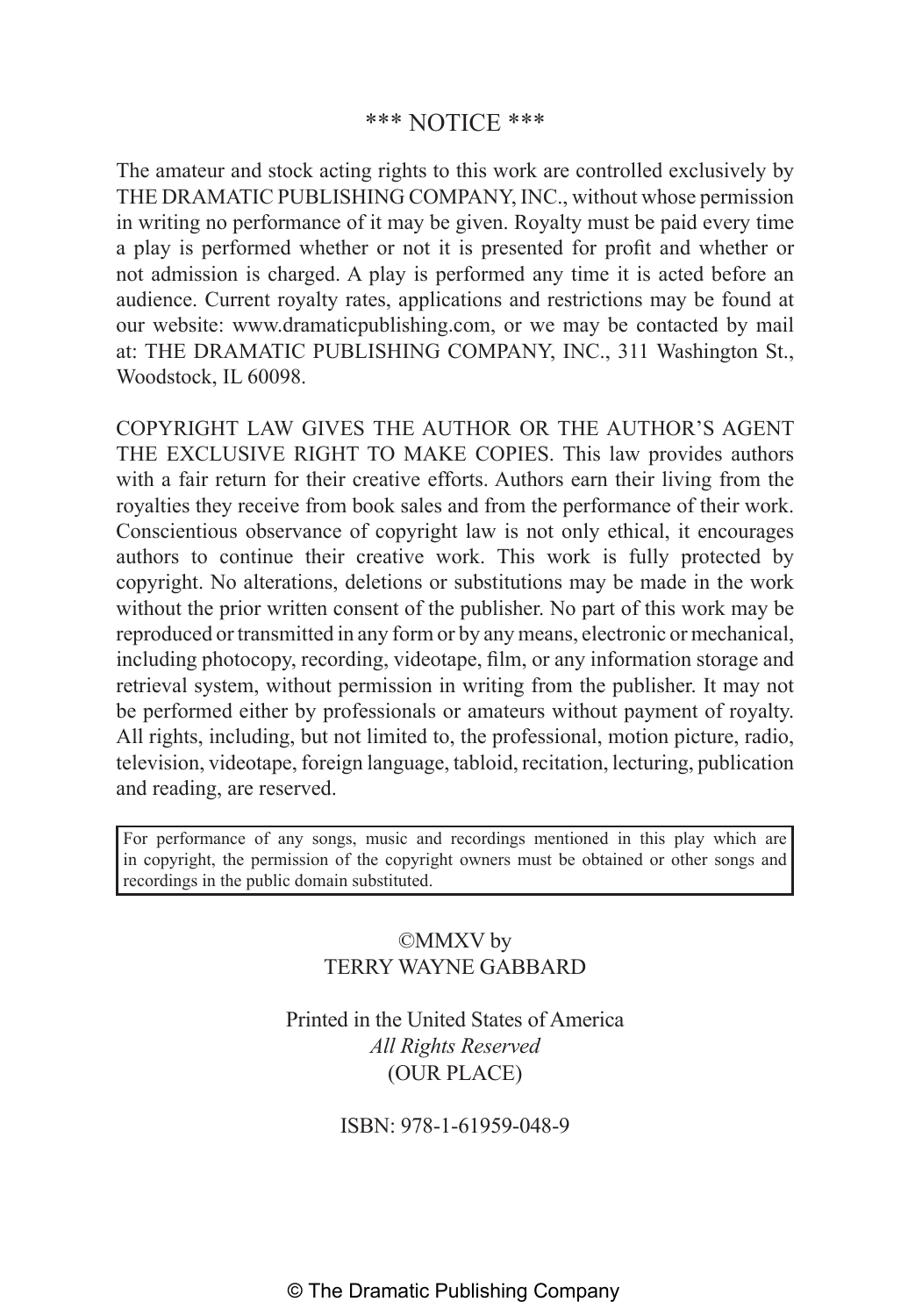### IMPORTANT BILLING AND CREDIT REQUIREMENTS

All producers of the play *must* give credit to the author of the play in all programs distributed in connection with performances of the play and in all instances in which the title of the play appears for purposes of advertising, publicizing or otherwise exploiting the play and/or a production. The name of the author *must* also appear on a separate line, on which no other name appears, immediately following the title, and *must* appear in size of type not less than fifty percent (50%) the size of the title type. Biographical information on the author, if included in the playbook, may be used in all programs. *In all programs this notice must appear:*

"Produced by special arrangement with THE DRAMATIC PUBLISHING COMPANY, INC., of Woodstock, Illinois."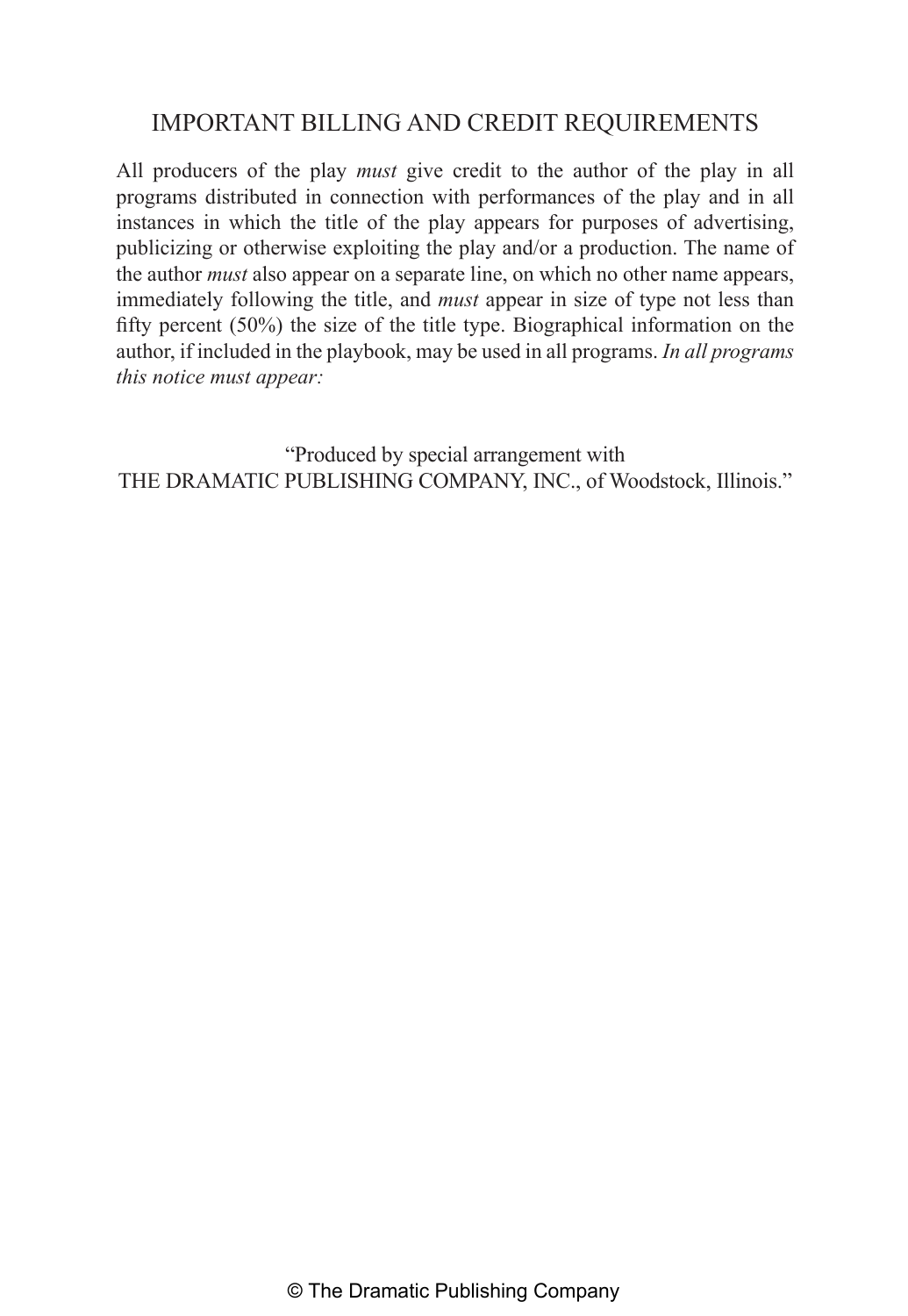*Our Place* was original performed by students of Ardrey Kell High School in Charlotte, N.C., at the 2014 North Carolina Theatre Conference. The play was selected as "Distinguished Play" and went on to be performed at the Southeastern Theatre Conference where it was named "Best New Play."

| Director  Terry Gabbard and Brian Seagroves |  |
|---------------------------------------------|--|
|                                             |  |
| Assistant Stage Manager Emilie Osborne      |  |
|                                             |  |
|                                             |  |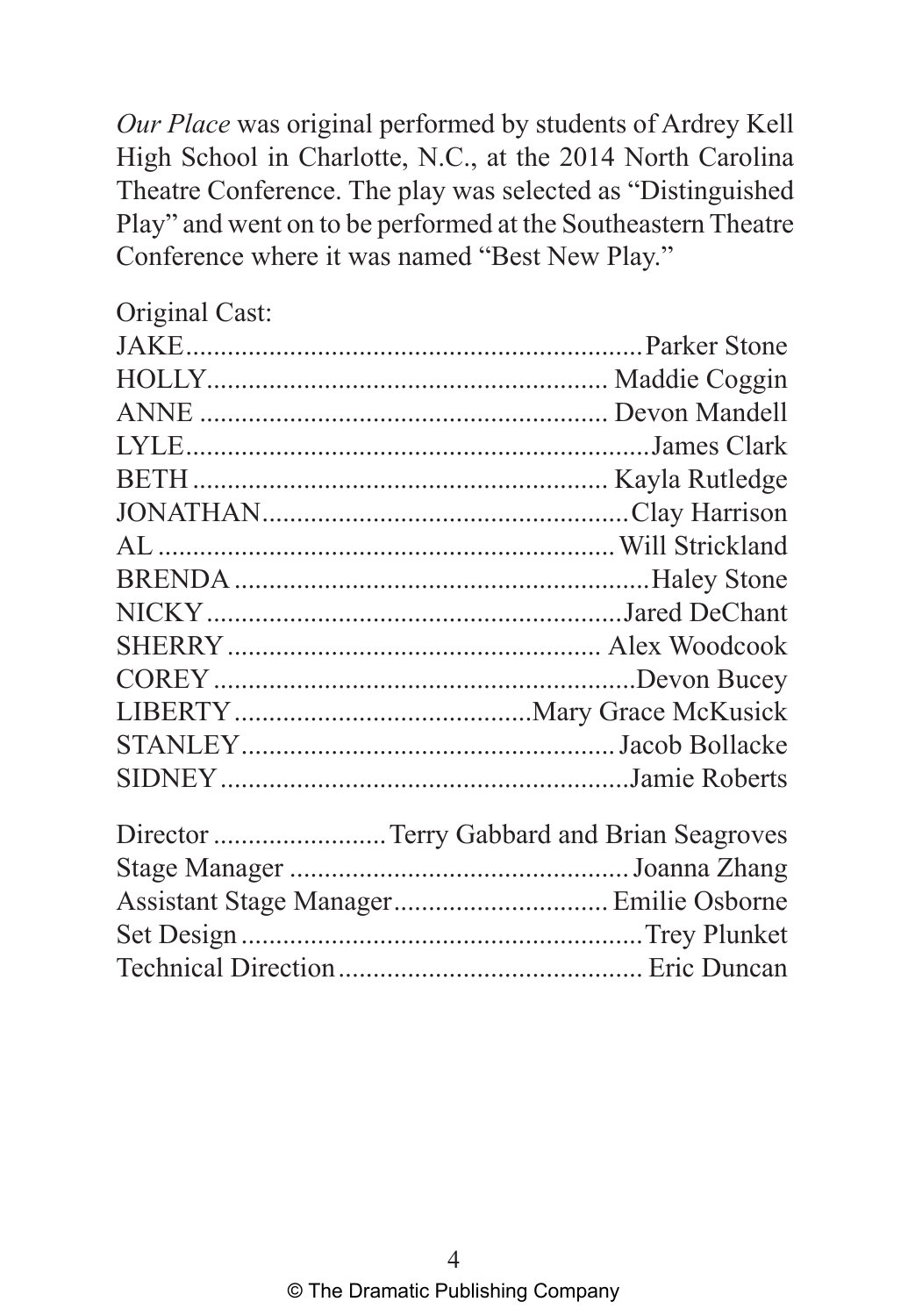## **CHARACTERS**

*(7m., 7w. Roles can be doubled.)*

JAKE: 17 years old. HOLLY: 17 years old. ANNE: 17 years old. LYLE: 17 years old. BETH: 52 years old. JONATHAN: 80 years old.  $AL: 40s$ . BRENDA: 40s. NICKY: 13 years old. SHERRY: 8 years old. COREY: 20 years old. LIBERTY: 20 years old. STANLEY: 16 years old. SIDNEY: 6 years old.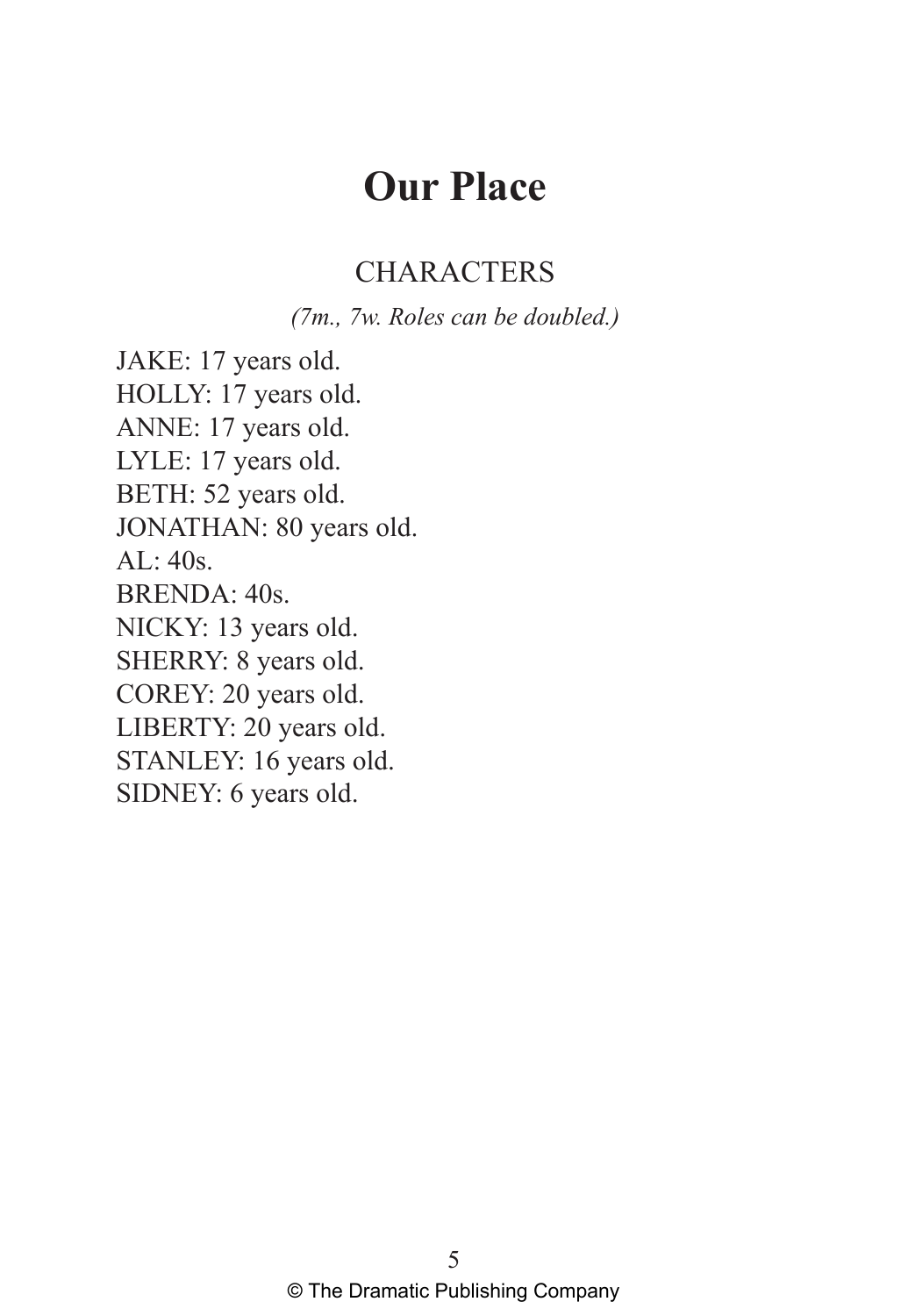## **SCENES**

*Our Place* is written in five scenes and an epilogue. All of the scenes take place on a wooden dock that extends out onto a lake.

Our Place:

Jake, Holly, Lyle and Anne

Flick of the Wrist: Jonathan Beth

Famtime:

Al and Brenda **Nicky** Sherry

Tuna Fish: Liberty and Corey

Stay With You: Stanley Sidney

Epilogue: Entire cast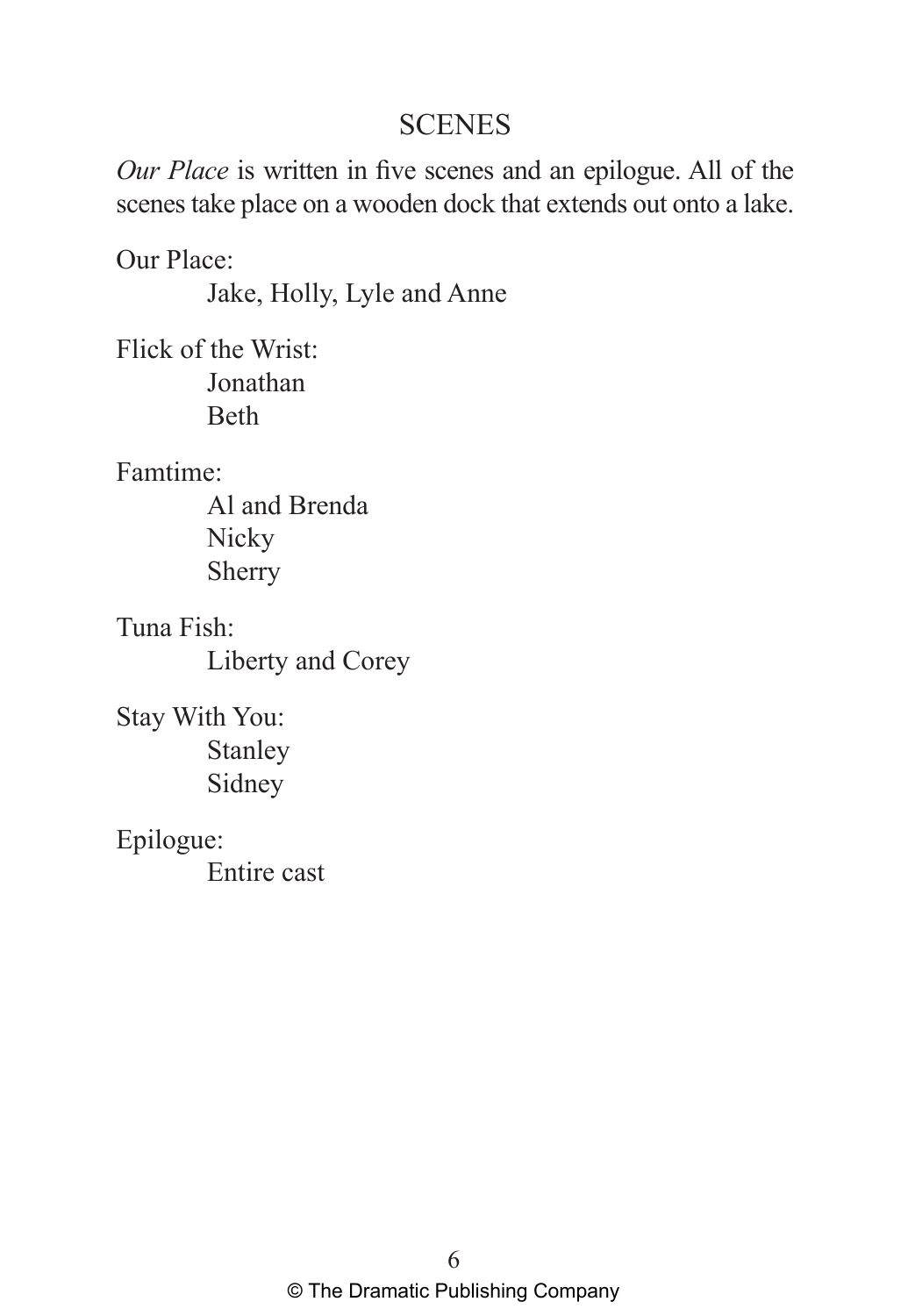AT RISE: *There is a dock. The dock starts UC and extends downstage forming a T shape. There is one bench on the R side of the dock and a ladder on the downstage side leading to the water. There is an old canoe on the L side of the dock. It is nighttime. Other than the song of crickets and frogs, it is very still and quiet.* 

## **Our Place**

*(After a moment, the stillness is broken by JAKE and HOL-LY entering. They are a young couple on a date. JAKE is leading HOLLY, who seems nervous and excited. She stumbles a few times as they make their way to the end of the dock. JAKE is carrying a backpack.)*

JAKE. Woah there, watch your step. This is it. Nice, right? HOLLY. Yeah it's nice.

JAKE. No one knows it's here.

HOLLY. Really?

JAKE. As far as I know. I've never seen anyone else out here.

HOLLY. We aren't trespassing?

JAKE. No, I heard an investor built it like 50 years ago when they were going to develop all of this land. I guess they never got around to developing it.

HOLLY. It's nice. *(She looks at him.)* It's in good shape.

JAKE. Well I repaired it.

HOLLY. Really?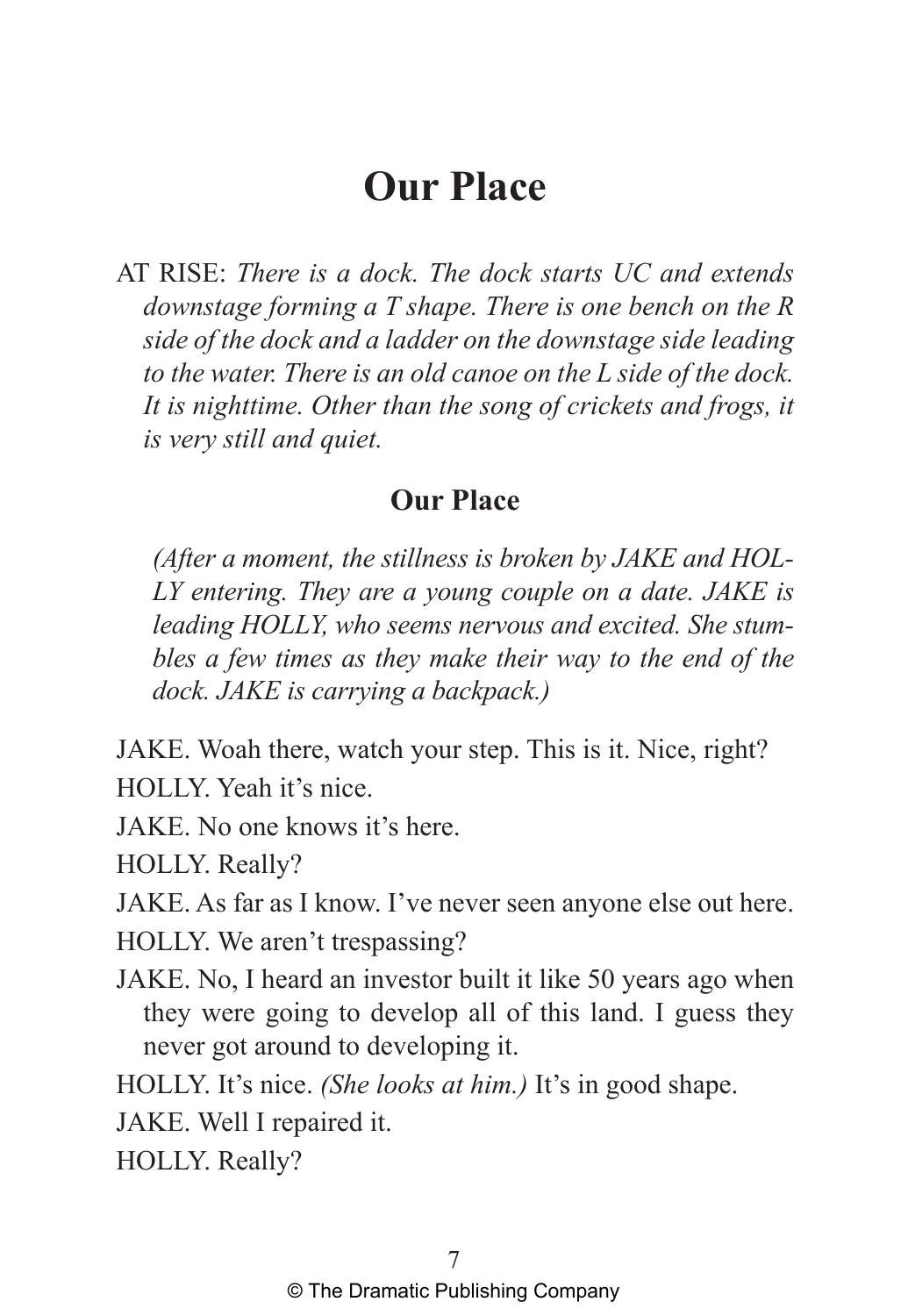- JAKE. Yeah. Well I come out here a lot. Swing the hammer around. It's no big deal. I love to fix things. It helps me clear my head. I come here to think.
- HOLLY. What about?
- JAKE. Really? You care what I think about?
- HOLLY. Yeah.
- JAKE. You want to know what I think about when I'm out here? HOLLY. Uh huh.
- JAKE. Do you ever feel like no one gets what you're about? Like, no one can even really see you.
- HOLLY. Yeah.
- JAKE. Like, what we are all doing. What is the point?

HOLLY. Yeah.

JAKE. Like at school. Mr. Forrester … who needs it? You know?

HOLLY. Yeah.

JAKE. I don't need that.

HOLLY. You don't.

- JAKE. I guess maybe I'm just lonely or something.
- HOLLY. Really? Lonely?
- JAKE. It's hard. It's like … is anyone out there for me? Where's my *Romeo and Juliet*?
- HOLLY. Jake? I can be the one who gets what you are about. JAKE. Really?
- HOLLY. Yeah, like Mr. Forrester at school. You don't need that.

JAKE. You do get me.

HOLLY. I do. I see you.

JAKE. You can see me?

- HOLLY. I totally see you.
- JAKE. I feel like this place … this old dock that I repaired myself, is for us, you know … put here for us … for this moment. This can be our place.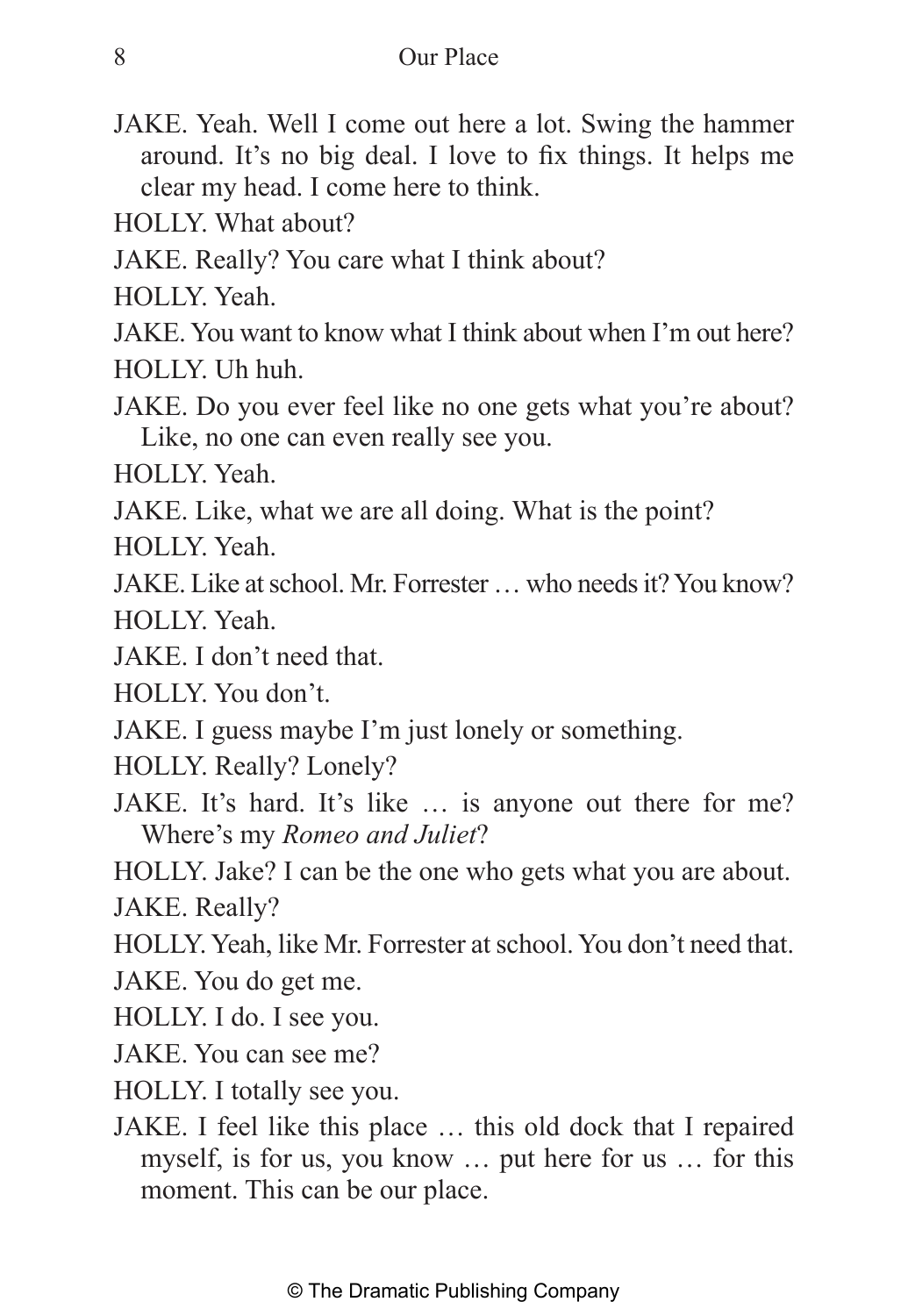- HOLLY. You smell like the outdoors.
- JAKE. You're shivering.
- HOLLY. I'm cold.

JAKE. Oh, I have something. Come here.

*(They sit on the edge of the dock. JAKE pulls out a blanket from his backpack.)*

JAKE *(cont'd)*. This is a blanket that my grandmother made for my grandfather.

HOLLY. Really?

JAKE. While he was away at war.

HOLLY. Which war?

JAKE *(panics a little).* The Chinese one.

HOLLY. Oh.

JAKE. She called it the love blanket.

HOLLY *(giggles).* Really?

JAKE. No it's dumb. It has a dumb name.

- HOLLY. Seriously, go on.
- JAKE. My grandmother told me that as long as she and my grandfather held each other under the blanket, their love would last forever.

HOLLY. Oh wow.

*(They move in to kiss but are interrupted by the entrance of LYLE and ANNE, who are also on a date. LYLE is blindfolded and being led by ANNE, who doesn't notice JAKE and HOLLY. LYLE isn't the brightest crayon in the box.)* 

LYLE. Are we almost there?

ANNE. A little further. Watch your step there. OK, here we are. *(Unties the blind fold.)*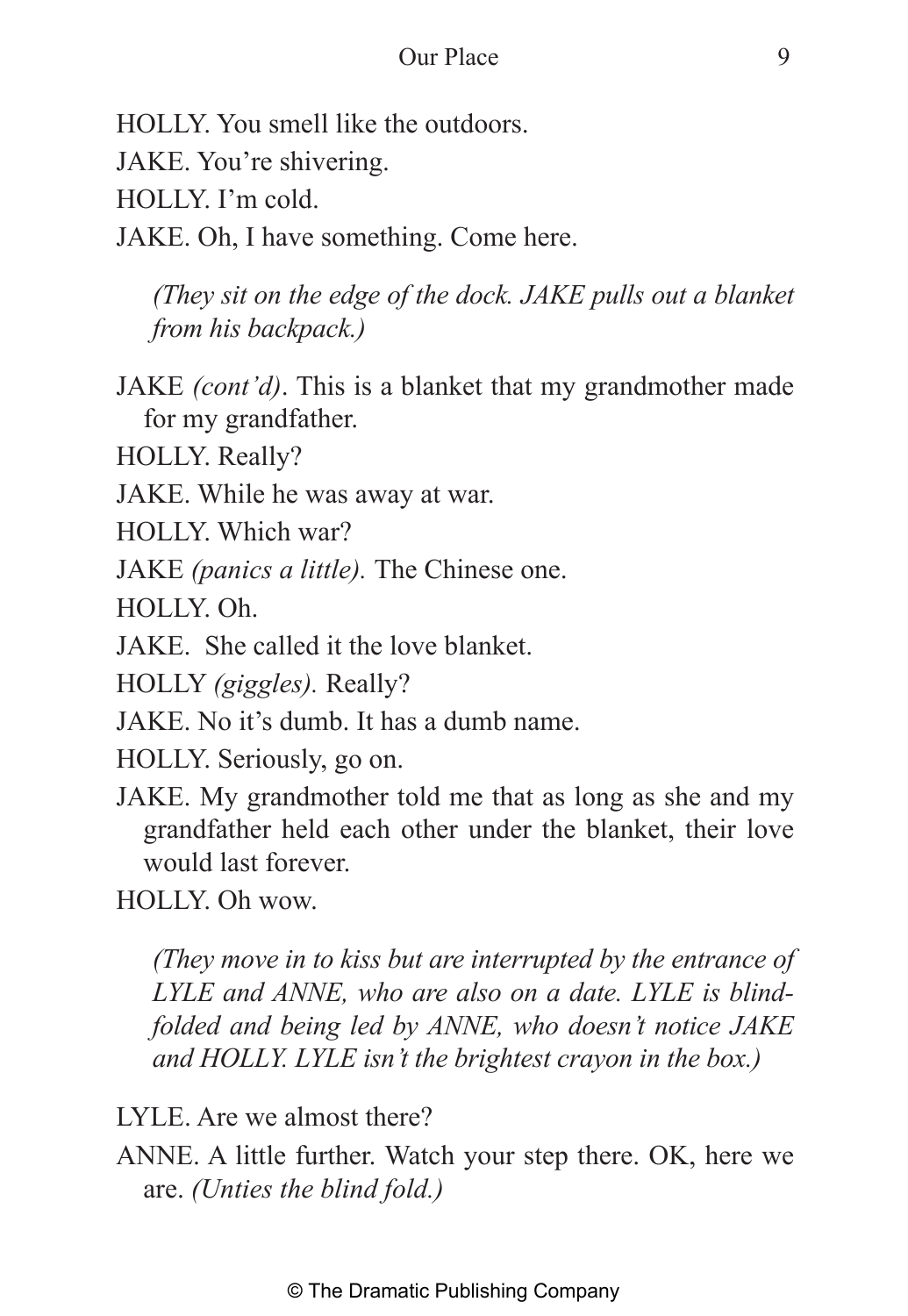LYLE. Oh wow.

*(ANNE notices JAKE.)* 

- ANNE *(first shocked, then angry)*. Oh wow.
- LYLE. Yeah this … this is … really something.
- ANNE *(looking right at JAKE)*. This is really something.
- JAKE *(cover blown but trying to play it cool)*. Anne? What are you doing here?
- ANNE. This is just really something.
- HOLLY *(confused)*. Hi. Jake who is this?
- ANNE. Hi. I'm Anne.
- LYLE. Hey … I'm Lyle
- ANNE. So you must be Jake's girlfriend.
- HOLLY. Yes.
- JAKE. I don't want to put a label on it or anything.
- HOLLY. What?
- ANNE. You guys are really sweet. I bet you really get each other …
- HOLLY. I'm not sure.
- ANNE *(mocking JAKE)*. This old dock is for us, put here for this moment. Am I right?
- HOLLY. Jake?
- ANNE. I was here with him three weeks ago.
- LYLE. Woah. This is gettin kinda heavy.
- JAKE. Wait, why are you here with that idiot?
- LYLE. We don't want to put a label on it.
- JAKE. Oh I see. *(Laughs.)* You are hilarious. You brought him to our place and you are mad at me for bringing her ... HOLLY & ANNE. To our place!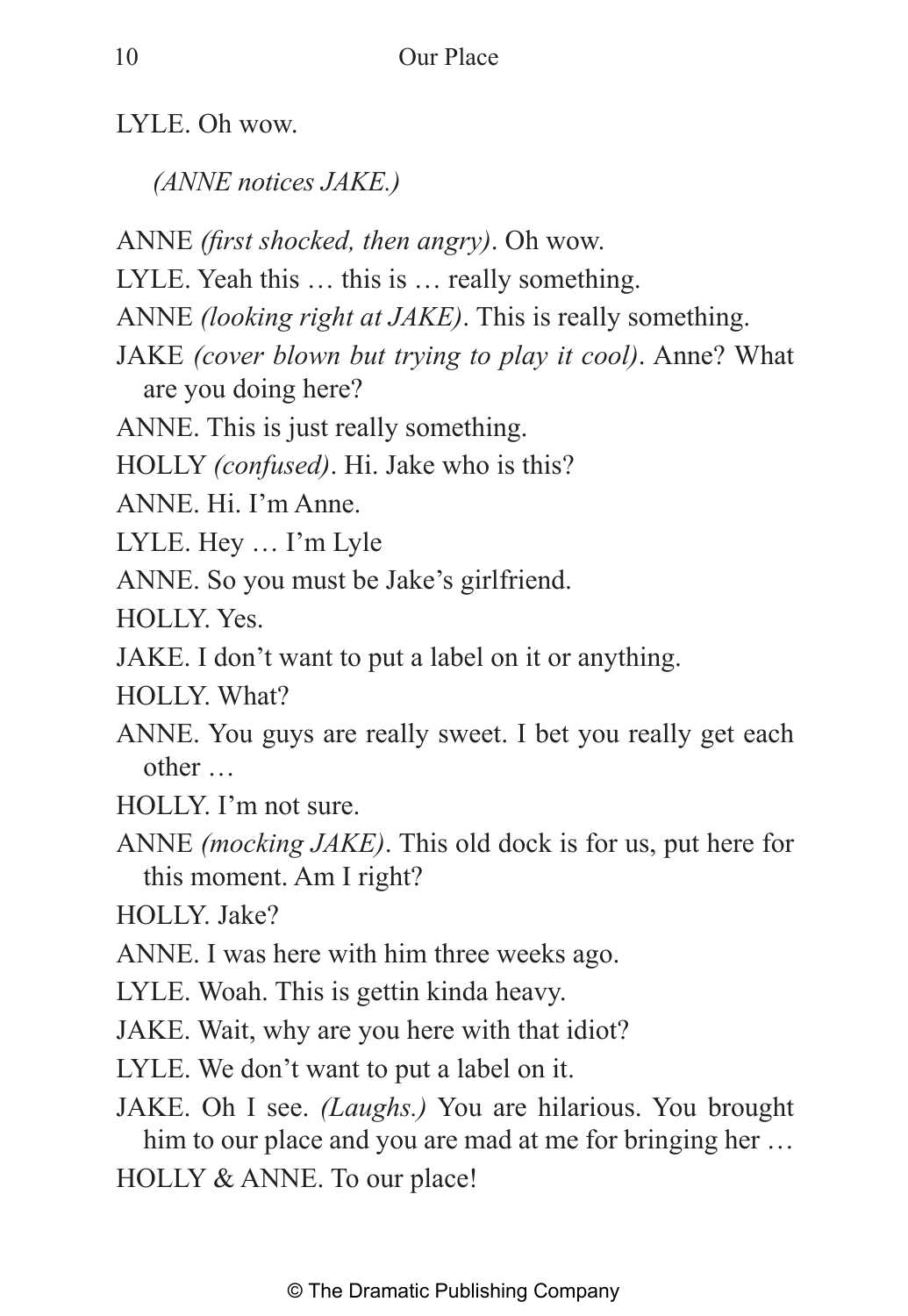- ANNE. You are unbelievable.
- LYLE. Whose place is it?
- HOLLY. Apparently it is everyone's place. So I guess you know about the love blanket.
- JAKE. Holly just … oh man.
- ANNE. The love blanket? *(Realizes what the blanket is and is suddenly furious.)* This is my great grandmother's blanket. You stole my great grandmother's blanket.
- JAKE. She didn't need it anymore.
- ANNE. You stole my dead great grandmother's blanket?
- JAKE. I just borrowed it from that thing …
- ANNE. Her wake?
- JAKE. Yeah, I thought it was a door prize. It was sitting on that table, by her dead body.
- ANNE. That was a tasteful display of precious things she had made in her life.
- JAKE. Oh, I see where I might have went wrong there.
- ANNE. I thought you came to Meme's wake to support me, but clearly you were there to pillage. You are sick.
- LYLE. So I guess we aren't going to see the ghost light.
- JAKE. You told him about the ghost light? That was my story. You stole my story and my place.
- ANN & HOLLY. Our place!
- ANNE. You are a lying, cheating, blanket stealer.
- JAKE *(yelling)*. I THOUGHT IT WAS A DOOR PRIZE.
- ANNE. Why don't you leap off a building?
- JAKE. You first!

*(ANNE exits fuming, followed by JAKE. There is a quiet moment. LYLE sits next to HOLLY. They look at each other. There is something there. )*